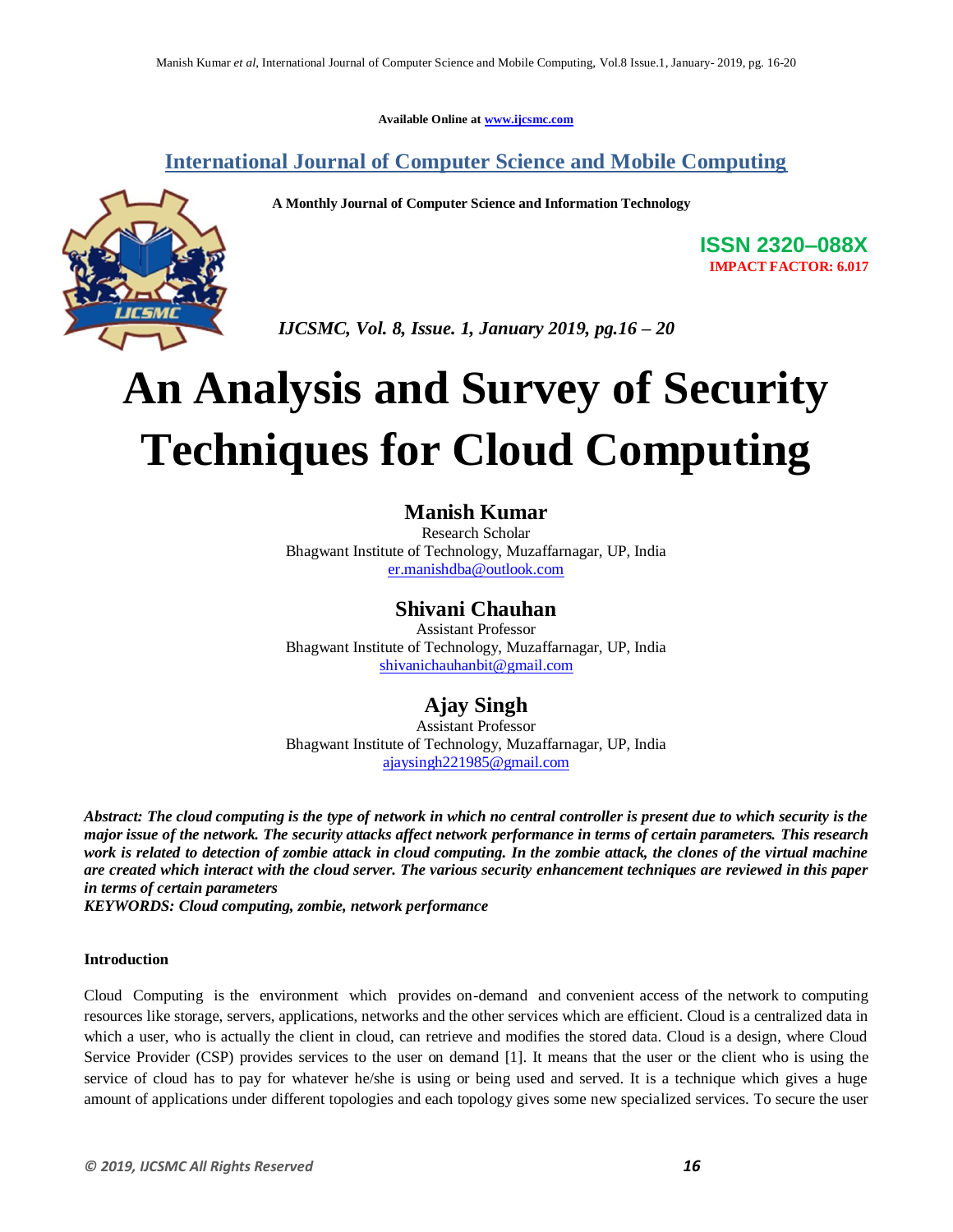data, enterprises use the security mechanism, such as USB port control, Full Disk Encryption (FDE), etc. But, are these mechanisms good enough to secure the user data in cloud? The systems which runs 24\*7 or all the time the above solutions are not effective that much. They cannot prevent the attackers to access data. Cloud Computing is the environment which provides on-demand and convenient access of the network to a computing resources like storage, servers, applications, networks and the other services which can be released minimum efficiency way [2]. Cloud Service Provider plays an important role in cloud. Users need not to buy software licenses or hardware to access any service. Users demand services from CSP or ISP and can access the internet services. This reduces the customer's expenditure and called "pay-per-use" service. There are several types of clouds. In Public Cloud, resources allocated are publically. Applications in this cloud are on pay-per-use basis. Public clouds can be managed by government organizations or business. Private Cloud: In this cloud, resources are limited and used within an organization. It is more secure as employees in an organization can access the particular data only [3]. In Hybrid Cloud, there is a combination of both public and private cloud. The services within the organization are control by the customer and resources which need to be delivered externally are controlled by the service provider. Community Cloud is used by those organizations which have same concerns like security requirements; mission or policy. This is managed by organizations within a community or by the third party auditor. Network security, information security and many other security types like the computer security together make the term "Cloud Security". Because it consist all of the security mechanism given above. It gives the broad set of technologies, policies and controls that are used to secure the data and applications exist with the cloud computing environment [4]. Security is the most concerning point to any service. There are many types of security issues as we discussed above are there in cloud computing. Due to these issues, attacks are possible in cloud. Many security professionals have argued that the cloud is more vulnerable to Denial of Service (DoS) attacks because this is shared by larger number of users which can makes DoS attacks much more dangerous. In Side Channel attacks, an attacker could attempt to compromise the cloud through placing a malicious virtual machine in close proximity to a target the cloud server and then exploiting a side channel attack. Authentication is the weakest point in virtual services and hosted and is frequently targeted. There are many different kind of ways to authenticate users for example based on what a person knows, has, or is [5]. The technology used to secure the authentication process and the scheme used are a frequent target of attackers. Man-in-the-middle cryptographic attack is carried out when an attacker places himself between two communication parties. At anytime attackers can place themselves in the communication's path there is the possibility that they can intercept and modify communications message. An attack is where a user between the receiver and sender of information and sniffs any data being sent. In some cases users may be sending unencrypted information which means the man-in-the-middle (MITM) can obtain any unencrypted data information. On other hand a user may be able to obtain information from the attack but have to unencrypted the information before it can be read [6]. One of the advance attacks in cloud computing environment that degrades the network's performance and network throughout is known as the Zombie attack. Malicious nodes act as one of the connected users called zombie. Without any awareness of the system user, a system that is inserted with a program puts it under the malicious user's control. Malicious users use zombie for DoS or DDoS attacks launching. The illegitimate user sends the command to the zombie by an open communication port [7]. For blocking the route of the site and keep genuine users from having access to the site the zombie system sends a huge amount of packets of worthless data to a targeted website on command. To understand the flow of information sent out through the zombies, the result of the system received information used time, resource and traffic sent to the website mixed-up.

#### **Literature Review**

Rakshitha C M, et.al (2016) presented that due to small loop holes in the cloud security led to huge losses in business, as one of the major aspect in the field of network security was Cloud Security [8]. Without the interruption of user's ongoing applications and cloud services, the cloud security provider ensured that the network intrusion detection and prevention framework in a virtual networking environment. Side by side it was very beneficial if cloud service provider gives both security and utilization techniques of the cost. In this proposed approach, six approaches were surveyed in which each surveyed approach considered advantages and disadvantages also in this paper. IS an open problem for future research enhanced the approaches performance.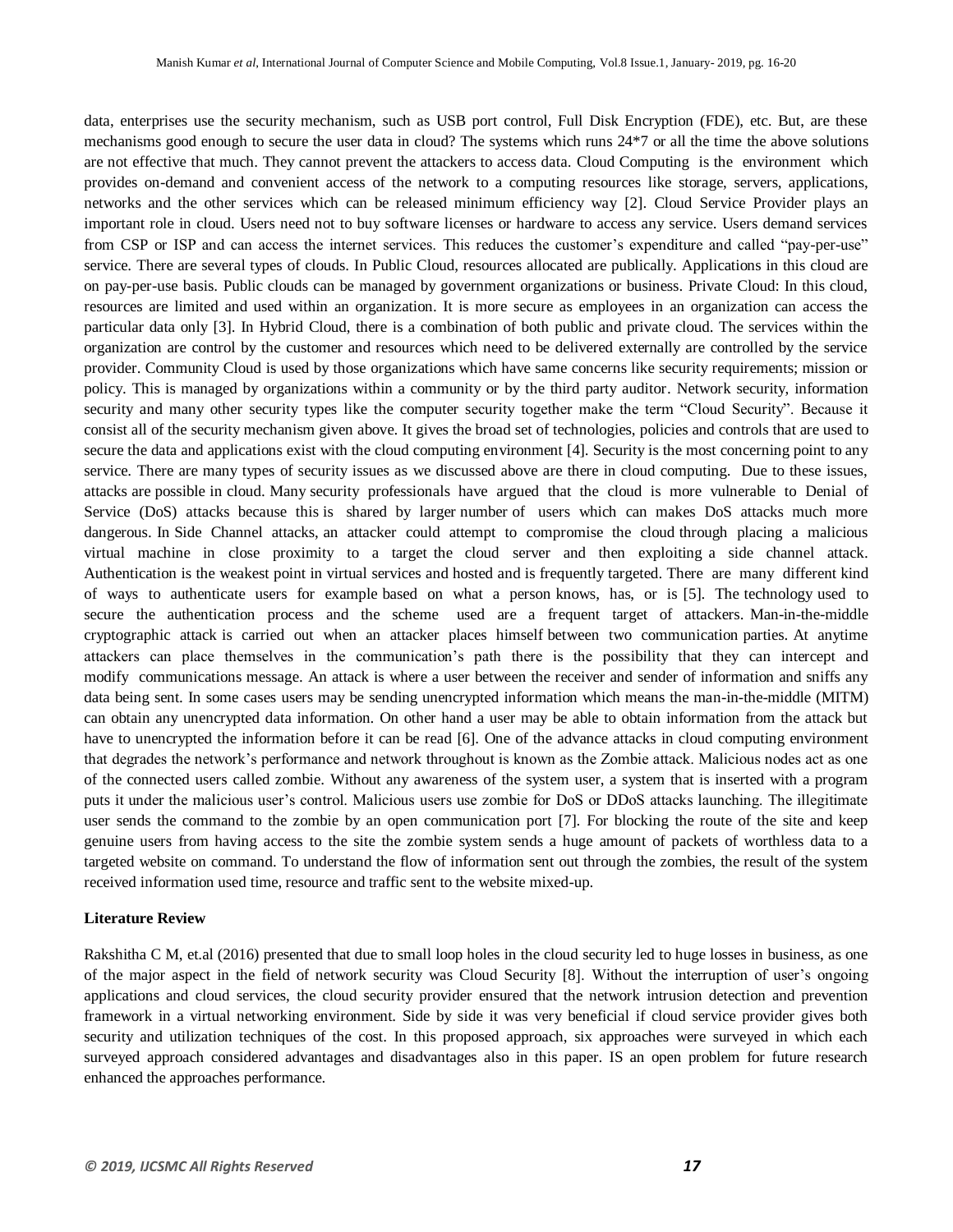Andrey V. Smirnov, et.al (2016) studied that the part of the security component protecting Open Stack cloud computing platform against DDoS attacks was achieved from the results of the design of the network data processing module [9]. The security policies strictly regulated the list of used and running software of the clients whose latter is important. For the network traffic processing the current version of the module used the Net Flow sensor as a sensor gathering information that was de facto industry standard. The developed module was utilized in the cloud systems the networking architecture of which permits the usage of Net Flow sensors which is the fact. Exceeding modern powerful DDoS attacks the performance evaluation results reflected that the developed module was able to process network traffic volumes.

Mrs. Asma A. Shaikh, (2016) proposed an International Collection of Hardware and Software from hundreds of thousands of private and public computer network is known as cloud. Giving permission of the digital data for sharing and distribution at very low cost and very fast for usage refers to the cloud which is a global platform [10]. Due to organized criminals, terrorist and hostile nations would observe this as a new frontier to try to steal confidential information, interrupt services and route damage to the enterprise cloud computing network viruses, worms, hackers and cyber attacks enlarged. XML Signature Element Wrapping, Browser Security, Cloud Malware Injection Attack and Flooding Attacks, and its potential countermeasures are the issues of cloud computing security in this proposed approach. It appears that the security concern of cloud computing is most important in this era as always tried by the attacker for searching new way to attack cloud.

Aryachandra A A, et.al (2016) ports scan, IP spoofing, ping of death, and packet sniffing are the typesof attacks common in network security. From both inside and outside of the cloud computing infrastructure the possibility attacks can occur [11]. The best solution for the detection of the attack is shown by the several studies was Intrusion Detection System (IDS). Evaluation of the performance memory and CPU usage and IDS server placement scenario for the successful detection was presented in this paper. Three types of placement IDS server were proposed in this work. IDS server was placed inside the cloud server which was the first type of placement. Secondly, IDS placed was separated from the cloud server and the last types were IDS server both inside and separate cloud server was placed. Within and from outside cloud server each scenario was tested through the attacks. IDS dependent on the major attacks within this paper summarized IDS server placement.

Marwane Zekri, et.al (2017) presented that through the attackers the underlying technologies and legacy protocols considers bugs and vulnerabilities which could open doors for intrusion. One of the most frequent that inflicted serious damage and affected the cloud performance is the Attacks as DDoS (Distributed Denial of service) [12]. A major portion of the network bandwidth of the victim cloud infrastructure or consume much of the servers time might by occupied through this. On the basis of the C.4.5 algorithm to mitigate the DDoS threat a DDoS detection system was designed in this work. Generation of a decision tree for performing automatic, effective detection of signatures attacks for DDoS flooding attacks and also coupled with signature detection techniques were involved in this algorithm. Other machine learning techniques and the obtained results were compared for validating the system.

Himadri Shekhar Mondal, et.al (2017) proposed helpful for the detection of Distributed Denial of Service (DDoS) attack in cloud computing environment the author presented a Fuzzy based mechanism. If it is detected at first, then the attack might decrease as DDoS attack becomes powerful with the passing of time [13]. Using Fuzzy logic it was focused on attack detection mechanism to secure the cloud environment. In this paper it was presented Attack in cloud computing may be minimized but early detection was required. For making the system vulnerable the attackers always tried to discover a way to bypass the security system. For the prevention of the new discovered attacks the security system might require more research. To provide the better secure performance for the users and in future adding more variable utilizing the Fuzzy system that was more reliable and dynamic it is possible to acquire more fruitful result.

MGM Mehedi Hasan et.al (2017) due to these attacks can reveal crucial data or create DoS was important to defend against co-resident attacks. Its mitigation is highly challenging due to the nature of the co-resident attack. Malicious VM needs to be beyond a reasonable doubt was detected [14]. With an undue consequence or a malicious user may escape the due punishment a benign suffered. According to a conservative approach will not result in a desired outcome since a VM can be either malicious or benign. An appropriate choice as an attacker detection approach was the proposed CAMP game. While keeping the impact on the benign VMs limited solution to the CAMP game provides optimal strategies to detect and defend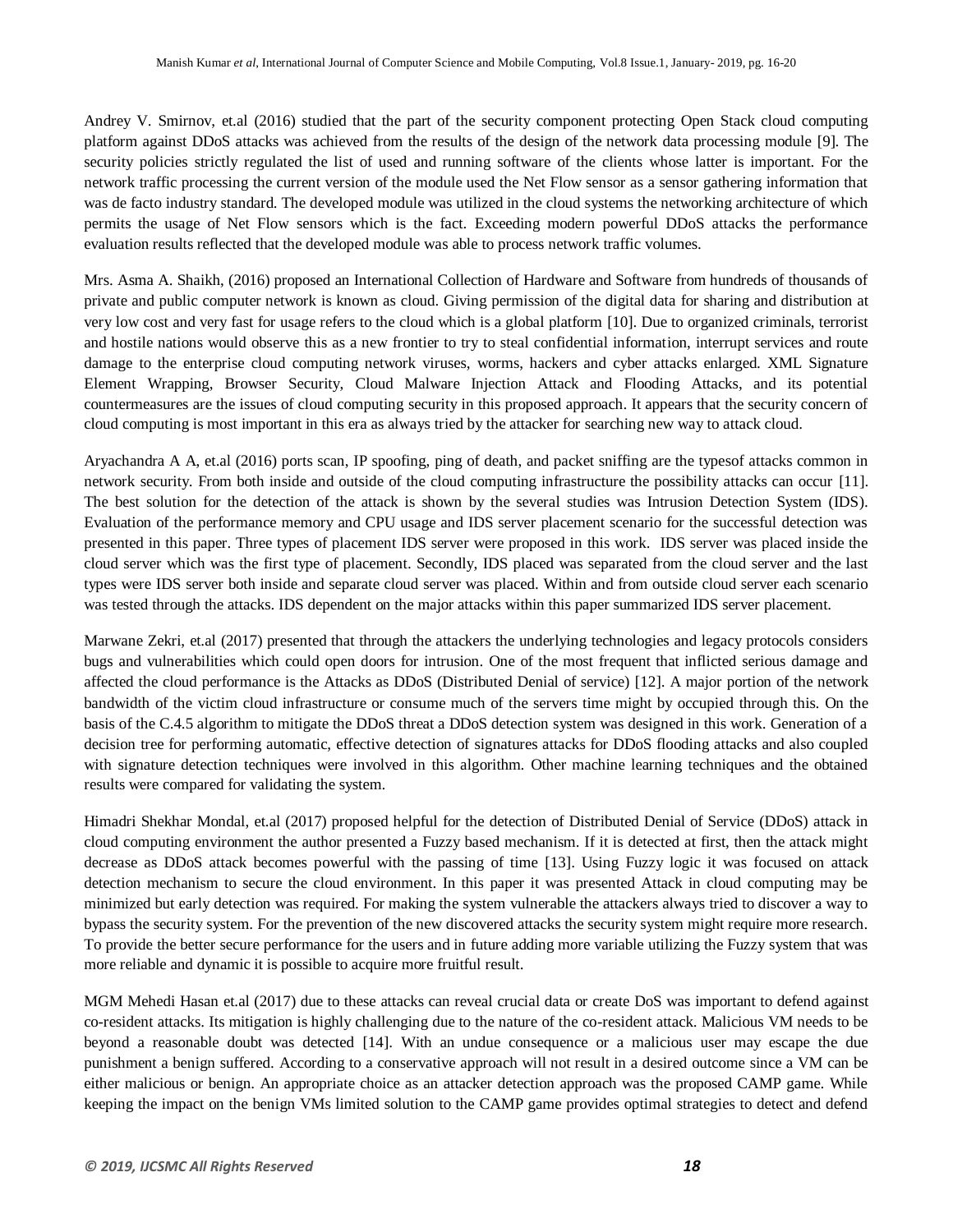the malicious has been proved by the evaluation. For further evaluation the efficacy of the proposed defense mechanism performed real experiments in the future work.

Vishal, et.al (2018) proposed a policy premium payment application which aimed to secure the financial transactions being performed over the Internet services including cloud. For performing various transactions, the web applications are considered to be secure [15]. In order to deploy a financial transaction application, the Google App engine is utilized. It was successfully possible to design, develop and deploy the Policy Premium Payment application in J2EE. An application is hosted on the web server in order to provide services to the open source community. Attackers mainly target weak point of applications which is authentication of cloud computing. Here, for checking the security of applications, several authentication attacks were studied.

| <b>Authors Names</b>                  | Year | <b>Description</b>                                                                                                                                                                                                                                                                                                                          | <b>Outcomes</b>                                                                                                                                                                                                     |
|---------------------------------------|------|---------------------------------------------------------------------------------------------------------------------------------------------------------------------------------------------------------------------------------------------------------------------------------------------------------------------------------------------|---------------------------------------------------------------------------------------------------------------------------------------------------------------------------------------------------------------------|
| Rakshitha C M,                        | 2016 | In this proposed approach, six approaches were<br>surveyed in which each surveyed approach<br>considered advantages and disadvantages also in<br>this paper.                                                                                                                                                                                | IS an open problem for future research<br>enhanced the approaches performance.                                                                                                                                      |
| $\overline{V}$ .<br>Andrey<br>Smirnov | 2016 | For the network traffic processing the current<br>version of the module used the Net Flow sensor as a<br>sensor gathering information that was de facto<br>industry standard. The developed module was<br>utilized in the cloud systems the networking<br>architecture of which permits the usage of Net Flow<br>sensors which is the fact. | Exceeding<br>modern<br>powerful<br><b>DDoS</b><br>attacks the performance evaluation results<br>reflected that the developed module was<br>able to process network traffic volumes.                                 |
| Mrs. Asma A.<br>Shaikh,               | 2016 | XML Signature Element Wrapping, Browser<br>Security, Cloud Malware Injection Attack and<br>Flooding Attacks, and its potential countermeasures<br>are the issues of cloud computing security in this<br>proposed approach.                                                                                                                  | It appears that the security concern of<br>cloud computing is most important in this<br>era as always tried by the attacker for<br>searching new way to attack cloud.                                               |
| Aryachandra A<br>A,                   | 2016 | From the server cloud, or placed in a cloud server<br>IDS can be placed separately. A major influence on<br>the CPU and RAM usage on the cloud server was<br>on IDS placement in the server cloud and separated<br>placement of cloud server.                                                                                               | IDS are dependent on the major attacks<br>within this paper summarized IDS server<br>placement.                                                                                                                     |
| Marwane Zekri,                        | 2017 | On the basis of the C.4.5 algorithm to mitigate the<br>DDoS threat a DDoS detection system was<br>designed in this work.                                                                                                                                                                                                                    | Other machine learning techniques and<br>the obtained results were compared for<br>validating the system which showed that<br>the proposed technique was better.                                                    |
| Himadri<br>Shekhar<br>Mondal,         | 2017 | In this paper it was presented Attack in cloud<br>computing may be minimized but early detection<br>was required. For making the system vulnerable the<br>attackers always tried to discover a way to bypass<br>the security system.                                                                                                        | To provide the better secure performance<br>for the users and in future adding more<br>variable utilizing the Fuzzy system that<br>was more reliable and dynamic it is<br>possible to acquire more fruitful result. |
| <b>MGM</b><br>Mehedi<br>Hasan         | 2017 | An appropriate choice as an attacker detection<br>approach was the proposed CAMP game.                                                                                                                                                                                                                                                      | While keeping the impact on the benign<br>VMs limited solution to the CAMP game<br>provides optimal strategies to detect and<br>defend the malicious has been proved by<br>the evaluation.                          |
| Vishal,                               | 2018 | A policy premium payment application was<br>proposed which aimed to secure the financial<br>transactions being performed over the Internet<br>services including cloud.                                                                                                                                                                     | Attackers mainly target weak point of<br>applications which is authentication of<br>cloud computing. So, for checking the<br>security<br>of<br>applications,<br>several<br>authentication attacks were studied.     |